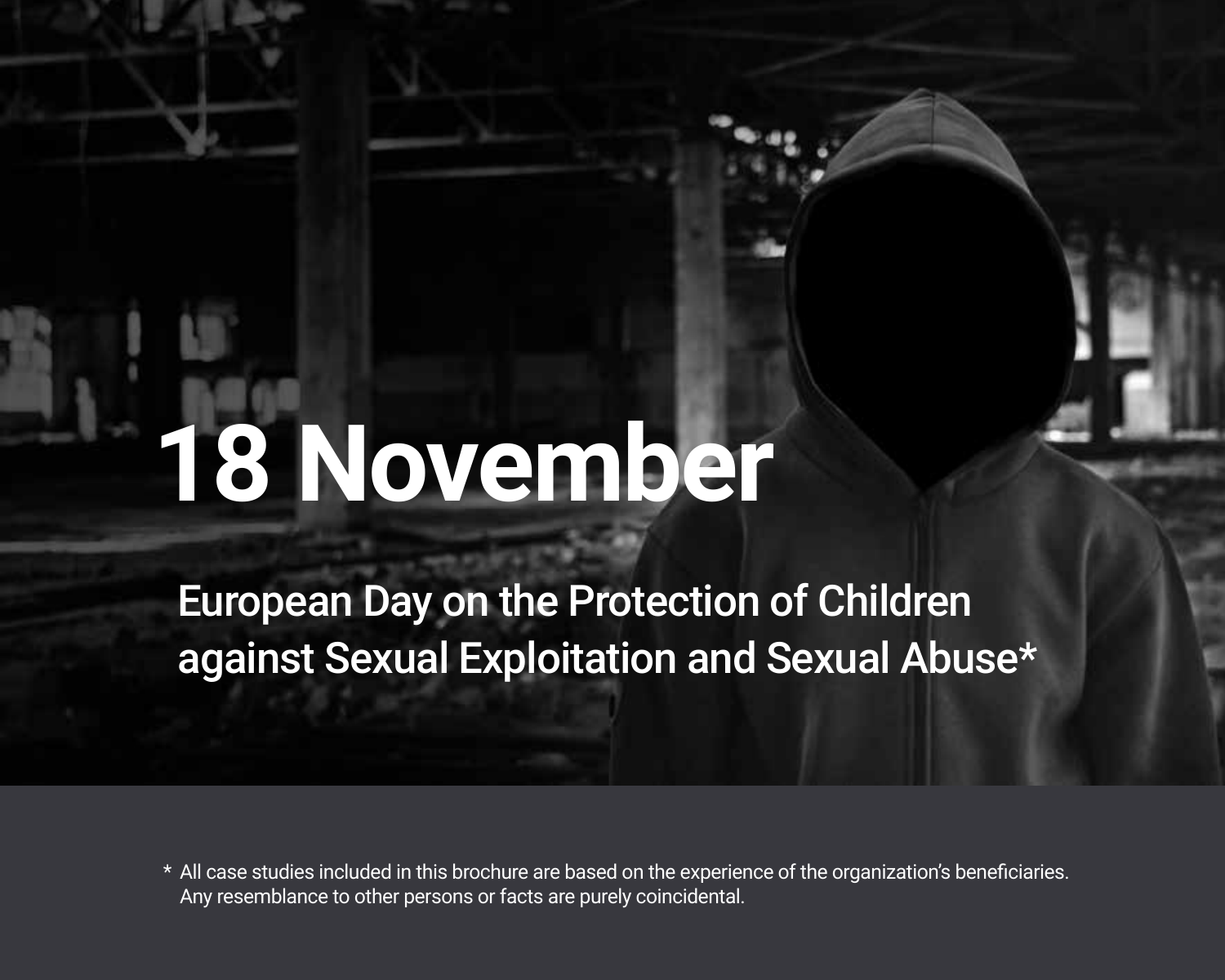**Which are the forms of sexual abuse and sexual exploitation of children facilitated by information and communications technologies?** 

**Sexting** – distribution of self-made (by children themselves) images/ videos with an explicit sexual content by means of information and communications technologies . Sexting happens when children take pictures with an explicit, provocative sexual content, or containing nudity, which they then send in text-type messages. Also, sexting includes redistribution of pictures in electronic format. According to the national legislation, self-production of materials with pornographic content by children does not and cannot be submit to criminal investigation.

*A., aged 7, tells that she met a little girl, O., at a party of some common family friends. The communication between the girls continued during the reciprocal visits of their parents. As told by A., during one such visit, O. proposed her to play the game "камень, ножницы, бумага (rock-paper-scissors)" on wishes, and the wishes included taking off their underwear (panties), and execute different actions (jump on the bed, turn handsprings etc.). Also, O. proposed her to video record themselves while playing. Thus, A. and O. made several video recordings with their mobile phones. Later, these videos ended up on the Internet, after being uploaded from the mobile phone of one of the girls.* 

Case study (from reporting to www.siguronline.md)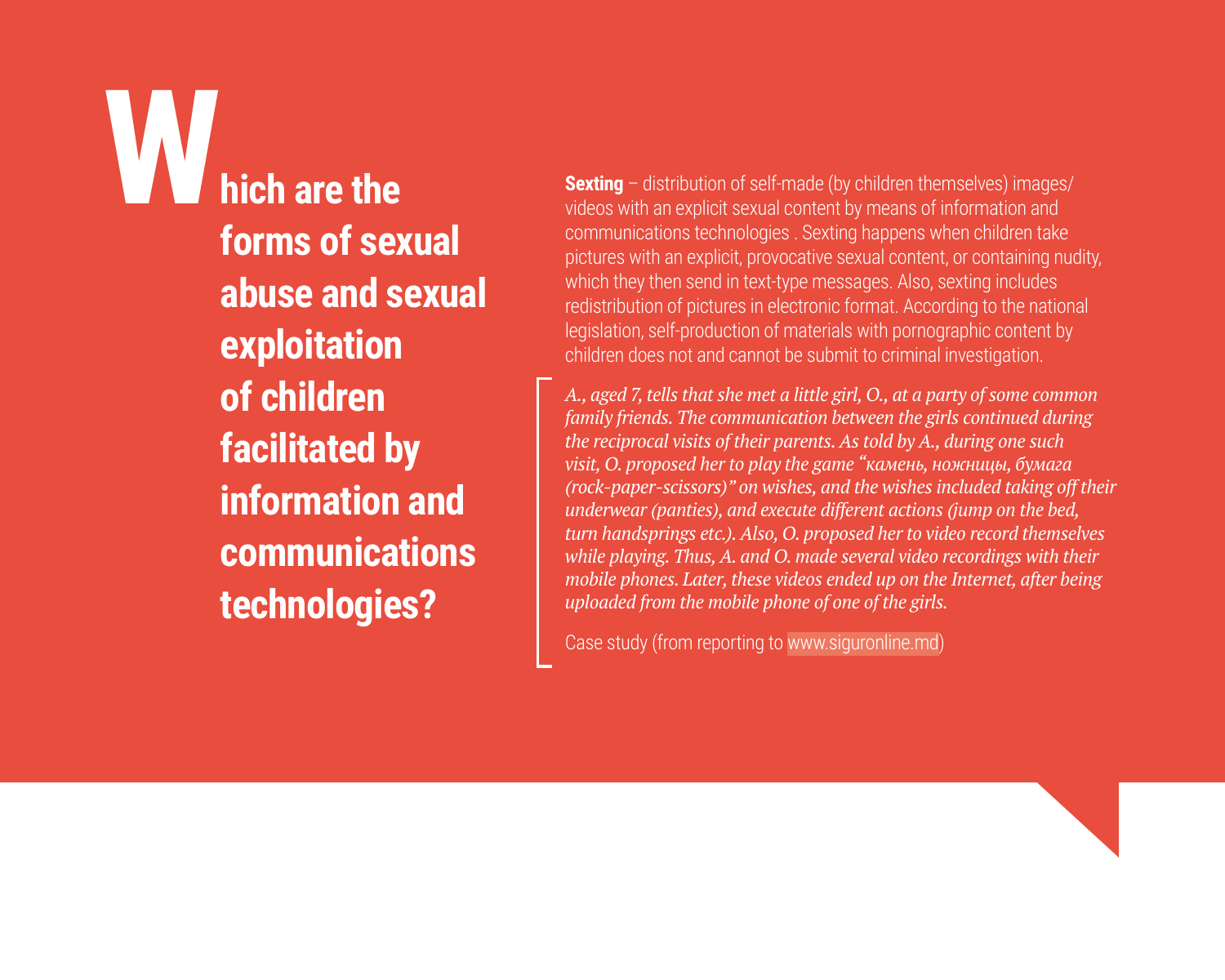**Sextortion or sexual blackmail** – psychological constraint or manipulation (with information or images of sexual nature) for extorting sexual favors or money from the victim.

*On a social network, M., aged 14, meets a boy aged 19, who introduces himself as being from Romania. The communication between M. and the boy lasts for several weeks, and during this time, he asks for more and more pictures of M. He compliments the pictures with the most beautiful words and says he fell in love with M. and very seriously thinks of coming to Moldova to meet her in reality, and also meet her parents. The boy told her that at that moment he was in the middle of his education process, which made it possible for him to travel only during summer vacation, and asked her for intimate photos. Thus, during several weeks, through psychologic manipulation and false statements, the boy convinced M. to make not only intimate pictures, but also videos with sexual content. When his requests became more insistent M. tried to refuse. He replied by saying he will be "forced" to bring her to shame and let her friends on the social network know about the existence of these images. Initially, guided by fear and shame M., gave up, but the boy started to openly blackmail her. As a result, M. very soon fell into deep depression, closed herself and considerably reduced communication with her friends. Only when her academic performance got dramatically worse, her parents noticed these radical changes and insisted that M. told them about the situation.* 

Case study (from calls to Hotline 0800 77777)

*"Good day, I am 17 years old and I have a problem. A person is threatening me from a fake account. He writes me that if I don't send him videos showing me naked by tomorrow, he will distribute pictures that show me naked on social networks. I believe he is talking about the photos made by my ex-boyfriend, because one year ago, when we broke up, he had already threatened me with sharing these photos on Skype. But I really don't know who is the person threatening me. Please help me and tell me what can I do…"*

Case study (from reporting to www.siguronline.md)

**Sex chatting or Cybersex** (also called computer sex, or Internet sex, net sex and, colloquial, cybernetic sex or cybering) – consists of a virtual meeting, during which two or more persons who are far from each other, get connected through a computer network and exchange sexually explicit messages that describe a sexual experience. A sex video chat involving a child is a form of commercial sexual exploitation of children.

*T., aged 16, received an employment offer as a model to her account on a social network. The message indicated that the photos she had uploaded show her as a beautiful and attractive girl, and she can become a successful model. When she called the number indicated in the message, the person who answered was a woman called D. She informed the girl that all the details about the job can be discussed face to face, not on the phone, and invited her to a film shooting studio. During the first meeting, when asked about her age, T. said she was 17 years old. D. told her that although the employment age is actually 18, this is not a problem, since they can indicate the ID of another girl, which she would use to register T. on a specialized site.*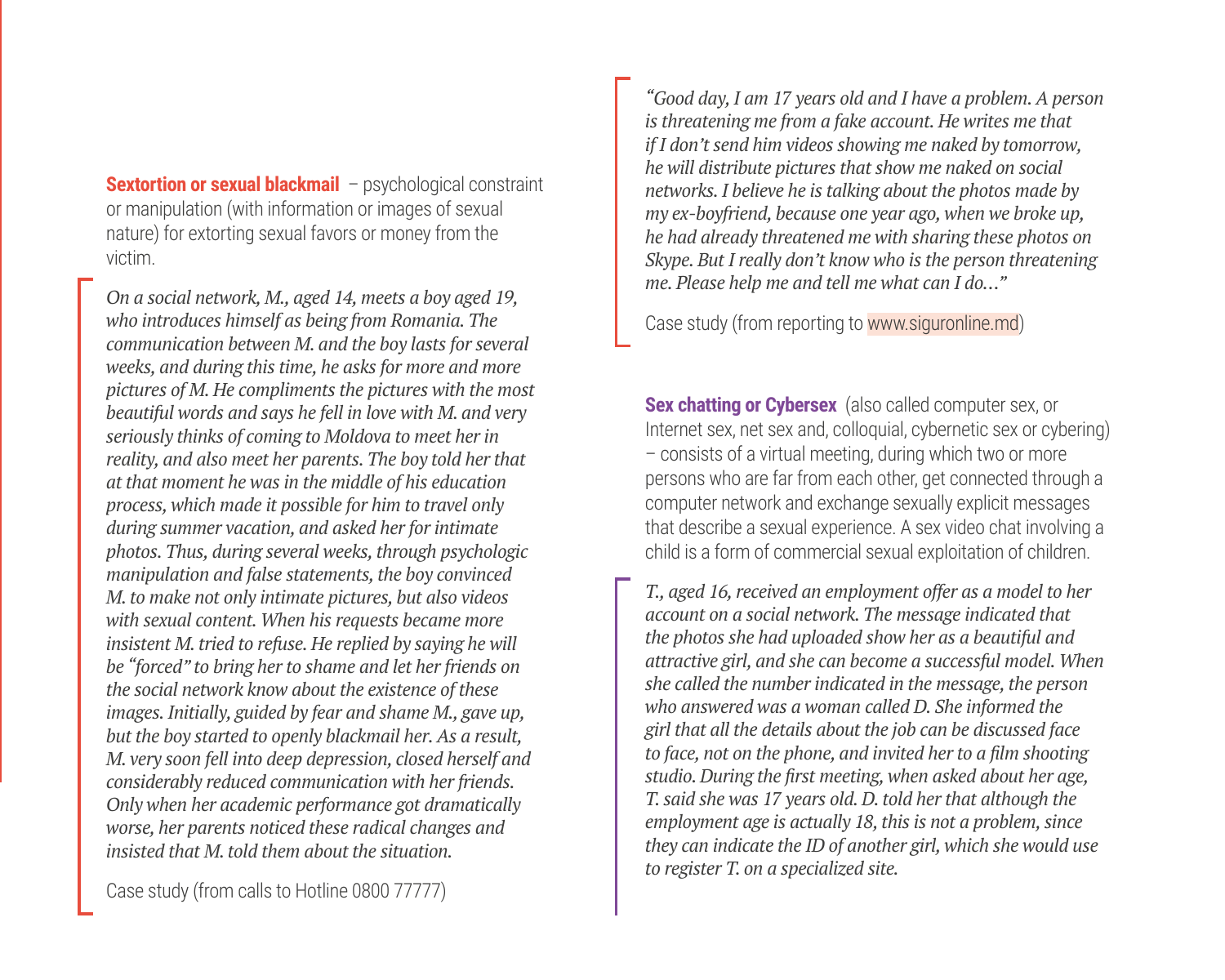*Also, D. asked about the reasons that made T. search for a job, and T. told her that the relationship with her mother is of such a nature, that she would like to be financially independent. Then D. told T. that the job required "modelling" in front of a video camera, and on the other side of the screen there will be men (clients) from different parts of the world, registered on that specialized site. T. will have to communicate with them in English. At clients' request and if she wanted to earn more money, T. would have had to get undressed in front of the web camera and imitate a sexual act in order to excite clients. And she would have to share the payment for this job with D.* 

Case study (from calls to Hotline 0800 77777)

**Grooming or luring for sexual purposes** – a proposal intentionally made by an adult by means on information and communications technologies, in order to meet a child and commit any offence of sexual exploitation or sexual abuse against him/her, if the proposal was followed by concrete actions led to such a meeting.

*On a social network M., a boy aged 12, met a person R. who introduced himself as a boy aged 17. M. was talking to his friend long hours every day. R. was interested in M.'s school activities and his occupations besides school hours. R. was also interested in the relationship of M. with his mother. M. told R. that he was living only with his mother and that he didn't remember his father. During their conversations, M. was often telling R. that his mother was almost always busy and didn't really have time for him, and that he was feeling lonely, that is why he was happy to have a new friend who was ready to listen to him and even give him advice. M. was happy that this friend was treating him as a grown-up teenager and that he could discuss with him issues that "mother wouldn't understand". Thus R. was encouraging him to better keep their discussions secret. After several weeks, R proposed M. to meet. Although M. initially hesitated, R. convinced him, since they "became real friends" and now M. was also supposed to show his friendship and openness, same as R. showed to him. Thus, R. proposed to meet in front of a hotel in Chisinau in order to get to know each other closer.*

Case study (from reporting to www.siguronline.md)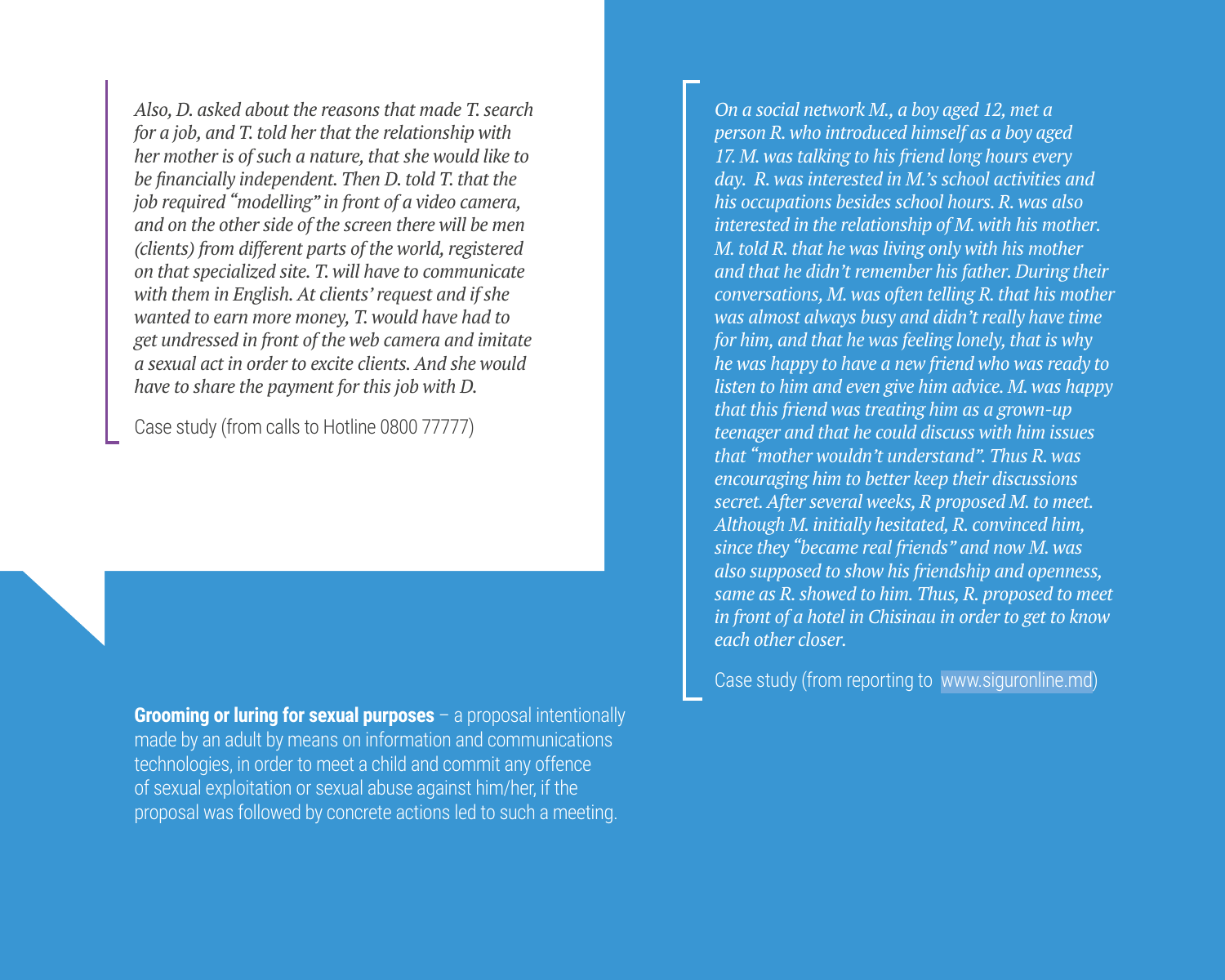**Revenge porn** – sexual representation of one or more persons, which is distributed without their consent. Images/videos with explicit sexual content about a partner can be made by his/her intimate partner without any consent.

*"How can I help my friend? She dated a boy some time ago, and sent him her pictures of different sexual nature. But after some time, they broke up on the girl's request. After the break up, the boy kept trying to make up with her, and when he saw that he could not succeed, he decided to harm her. He asked for help from a friend, who created a false page on a social network, and uploaded sexual pictures of my friend. Then he gave access to this account to the girl's exboyfriend, and the latter sent friendship requests to several people from the friend list of the girl's father and shared the images …"*

Case study (from reporting to www.siguronline.md)

*T., a girl aged 17, met a man aged 24 on a social network. After having communicated for a while, they decided to meet offline, and later they even started a relationship. The man was often taking pictures during his sexual intercourse with T. After some time, the girl decided to finish the relationship, which was not convenient for her partner, and he started to blackmail her with making her compromising pictures public if she doesn't continue their relationship.* 

*The circumstances were revealed when the girl got to hospital with a severe form of depression, where after some time, in safe physical and psychologic conditions, she had the courage to tell her mother about the sexual abuse she was submitted to, and the blackmail that followed. The girl's health situation got worse from the moment she started being blackmailed by the abuser.*

Case study (from reporting to Hotline 0 800 77777)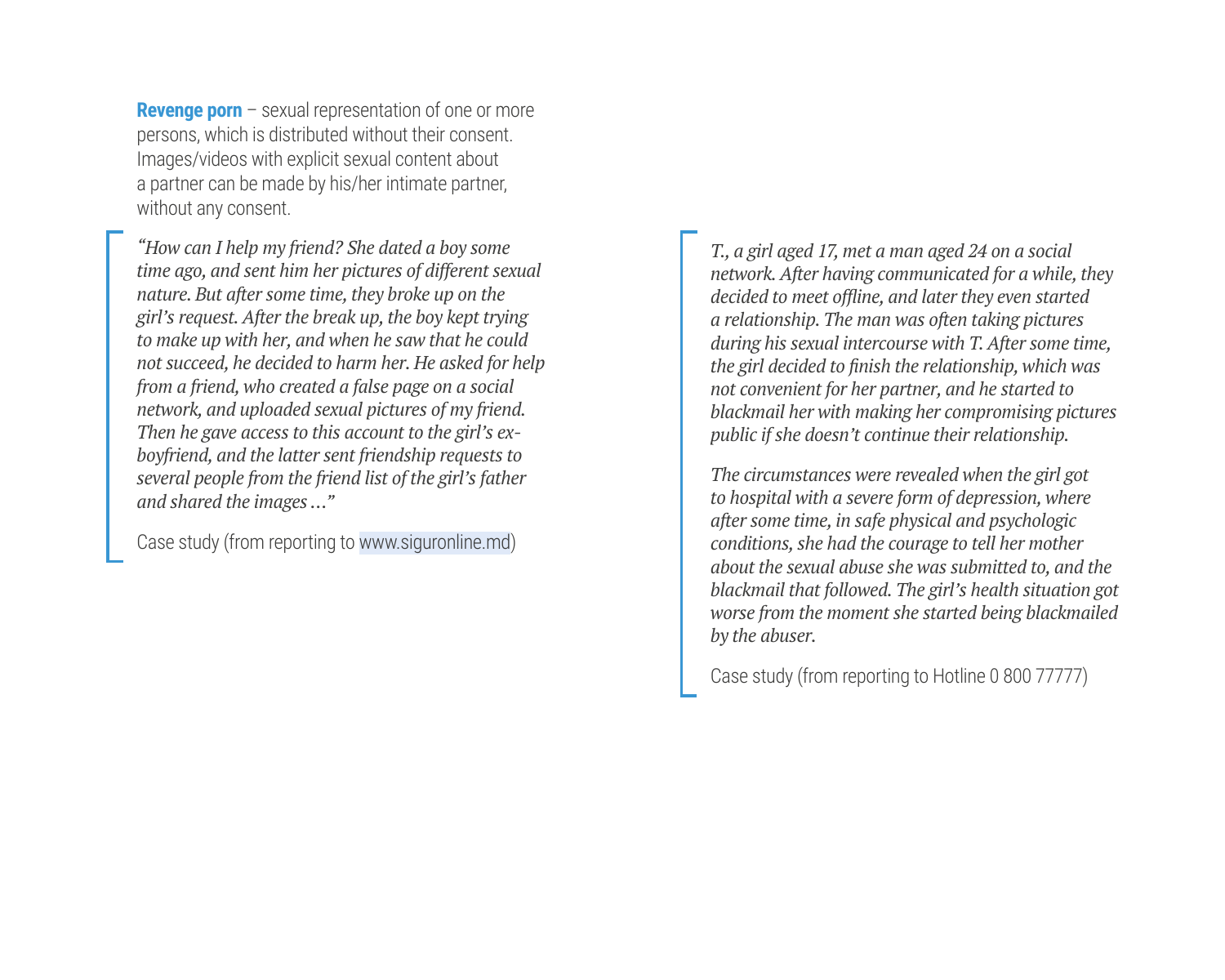**Are the children in the Republic of Moldova exposed to the risks of sexual exploitation and sexual abuse online?**

The degree of Internet penetration in Moldovan households significantly increased, and the penetration rate of mobile Internet is still growing. The data for 2016, published by the National Regulatory Agency for Electronic Communications and Information Technology, show that the number of clients using Internet services increased by 39,4%, compared to the number of clients in the same period of last year. These data confirm the high demand, but also the availability of these services. Children, especially small ones, were born in the digital era. For them ICT is something absolutely natural, as it is always in their hands and pockets, at home, in cafeterias, at transport stops, in public parks etc.

On one hand, fast development and availability of information and communications technologies

provides children and youth with huge opportunities for developing their creativity, communication and learning skills, since the Internet has no "citizenship" or "borders". On the other hand, this development also has a negative feature, which allows for distribution of illegal and harmful content, which is especially dangerous for children and teenagers. The majority of risks children and teenagers are exposed to are not particularly related to them only – the risks are identical for adults too. And they are not generated exclusively by using specific information and communications technology – both children and adults are exposed to the same risks as in real life. Still, children and teenagers are more vulnerable than adults, due to their age. In this context, the risks of exposure to sexual abuse and sexual exploitation, and to other forms of violence are obvious.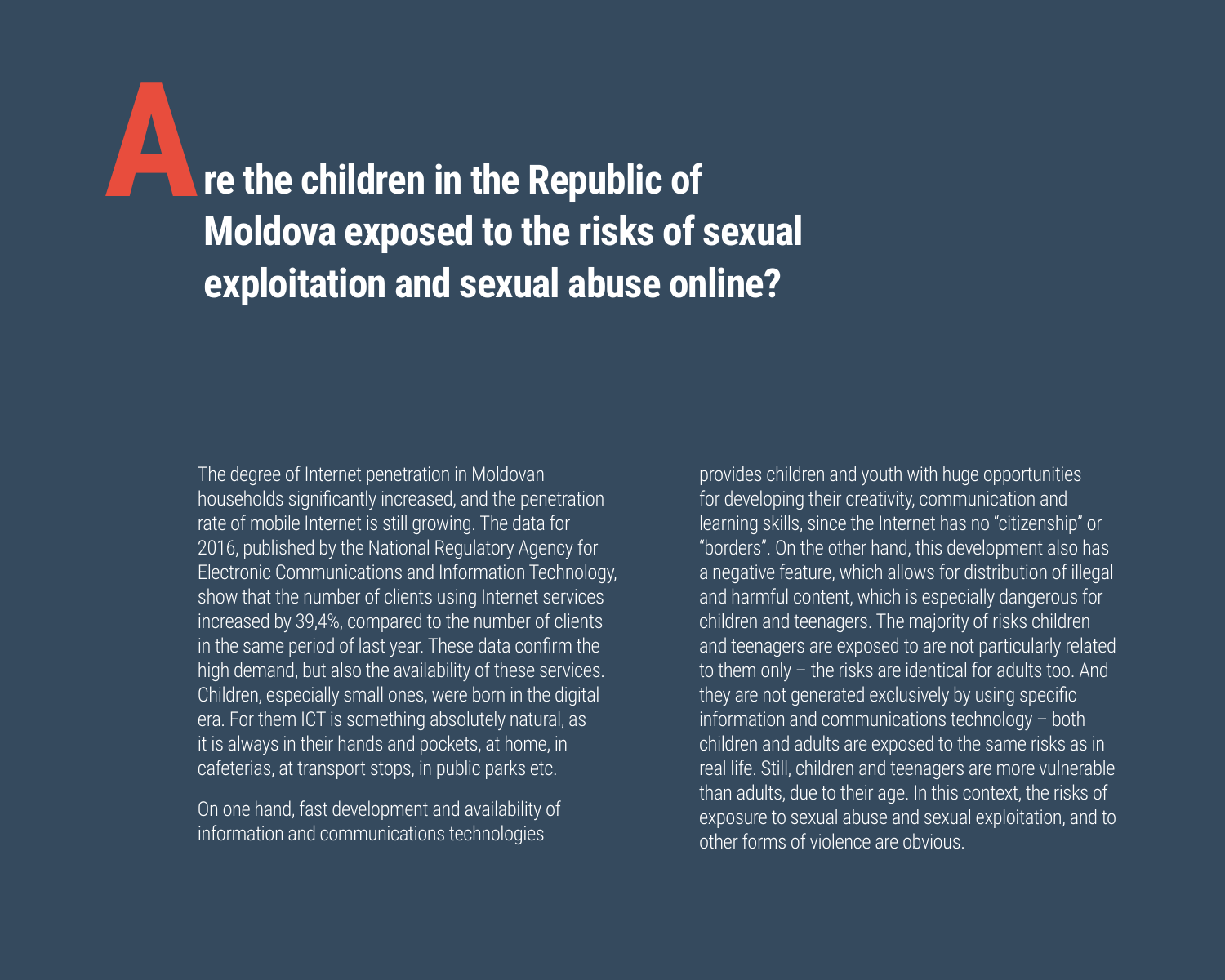Thus, the data from the "Internet Watch Foundation" show an increase of the content involving severe sexual abuse against children, and the number of images with the most severe forms of abuse increased by 4 times (images of abuse with penetration or sadist sexual actions). It was also identified that the number of images produced "at home" exceeded the number of commercial images. This tendency shows an increase of the request for pictures of the most severe sexual abuse, taking into consideration that approximately 60% of commercial web pages are selling pictures of child rape. The same Report of the Foundation shows that approximately 29% of all URL known as potential sources that commercialize illegal materials, contain images of most severe sexual abuse against children. In parallel, there is a decreasing tendency for the age of the child abused while producing illegal content, over 53% of these portray children aged under 10. The number of web pages commercializing such materials increased by approximately 1.500 in the last 15 years.

In 2016, an increase of the number of photos and videos containing sexual abuse against children was registered. The majority of them were coming from North America and were distributed for Europe. At the same time there was an increase by 112% of techniques used to hide photos and videos on the Internet.

The EU Kids Online Report from 25 European states indicates that 15% of children aged 11-16 received "messages or images with sexual content… discussions about sex and images of naked persons or people having sex" and 3% stated that they had sent or published such messages

The most recent and the only data in the Republic of Moldova are reflected in the research report "Child Safety Online" 2014 edition, according to which 11% of children indicated that they received "indecent proposals" from persons they only knew online. This number increased by 7% compared to 2011.

During the first six months of 2017, the police in the Republic of Moldova identified more than 10 cases involving minors aged 7 - 11, who produced and uploaded images or short videos, in which they appear naked or half-naked. These images and videos were circulating freely on the Internet, being hunted by aggressors. Also, there is an increase in the number of cases reported to the police, in which children were asked by a person met online to produce and send to that person images or videos showing their own body sexually exposed.

Also during this period, there was an increase of the number of requests on www.siguronline.md portal from children and parents, related to cases of sexual abuse online, and specifically cases in which children were asked to send pictures of themselves naked, were asked to meet in reality or were blackmailed with disclosing their images of sexual nature if they don't continue sending photos or videos of the same nature.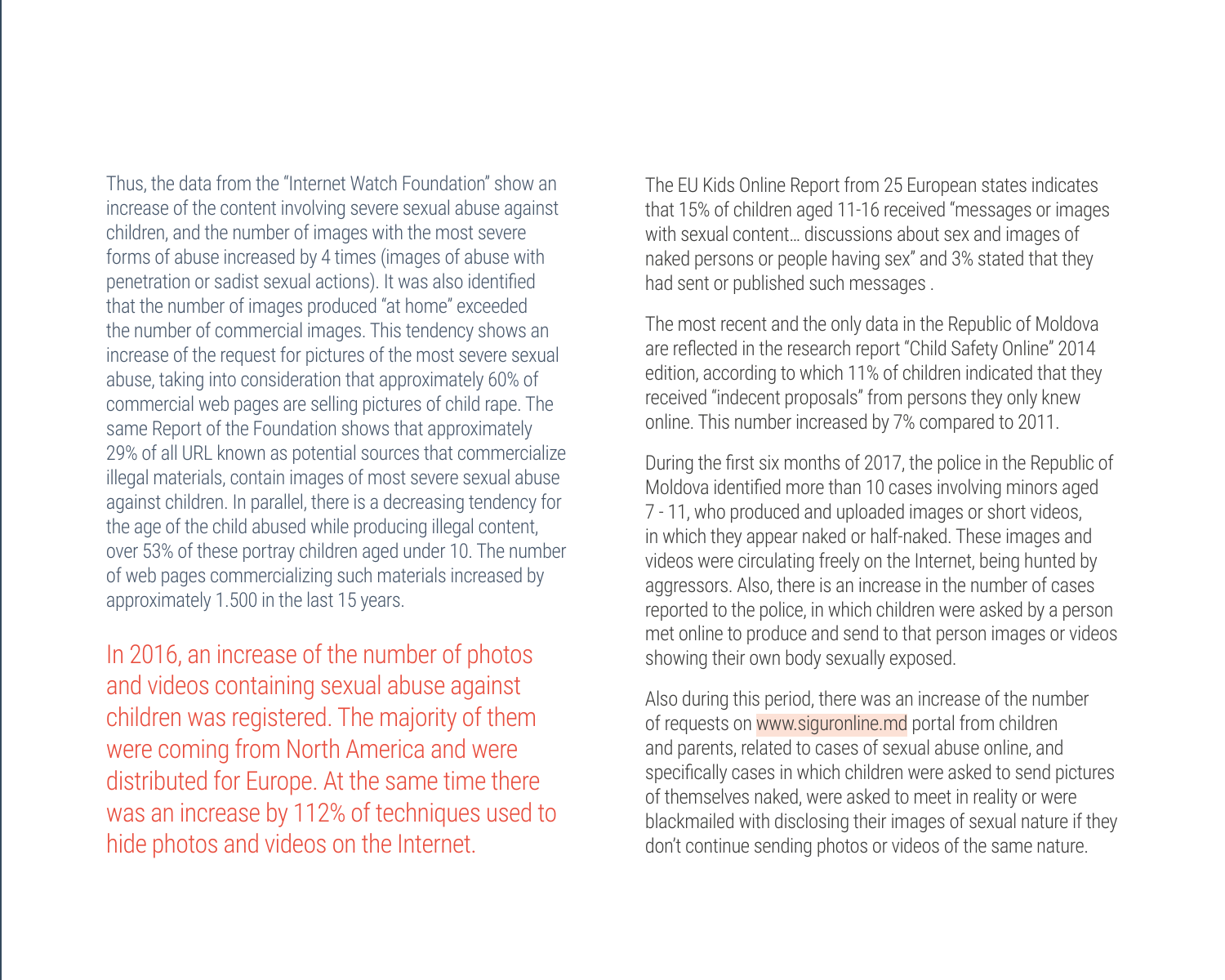**Does the Republic of Moldova legislation incriminate these forms of abuse? Is the legislation on child protection from online sexual abuse efficient?**

After the ratification of the Lanzarote Convention, the criminal legislation was amended with new articles which incriminate several forms of sexual abuse against children.

Thus, the action of "sex chatting" is found in the provisions of art. 206 of the Criminal Code and is a form of commercial sexual exploitation of a child, in case if the child was involved in practicing sex chatting by an adult. If a child receives images of sexual nature from an adult, the adult's actions represent holding discussions of an obscene nature with a child and will be punished in accordance with art. 175 of the Criminal Code. Nevertheless, art. 175 incriminates discussions about sex only with a person who didn't reach the age of 16, which means that in all the other cases such actions will not be criminalized.

The action of "grooming" or luring the minor for sexual

purposes (art. 1751, Criminal Code) is also under punishment. Still, one of the problems found is that this article is not applicable in practice, because often online communication with a minor aiming at setting up a meeting with him/her and planning to commit a sexual crime is absorbed by an actual sexual crime (rape, sexual intercourse with a minor aged under 16 etc.).

The action of "revenge porn" is included in the offence of child pornography. Thus, any person older than 16, who distributes or uploads on a network a video with sexual content featuring a child, can be held accountable in accordance with the provisions of art. 2081 CC RM.

Sexting – the legislation of the Republic of Moldova does not incriminate sharing images with sexual content between children aged under 16. If an adult has such images and shares them in the online space, his/her actions will be qualified as ownership or distribution of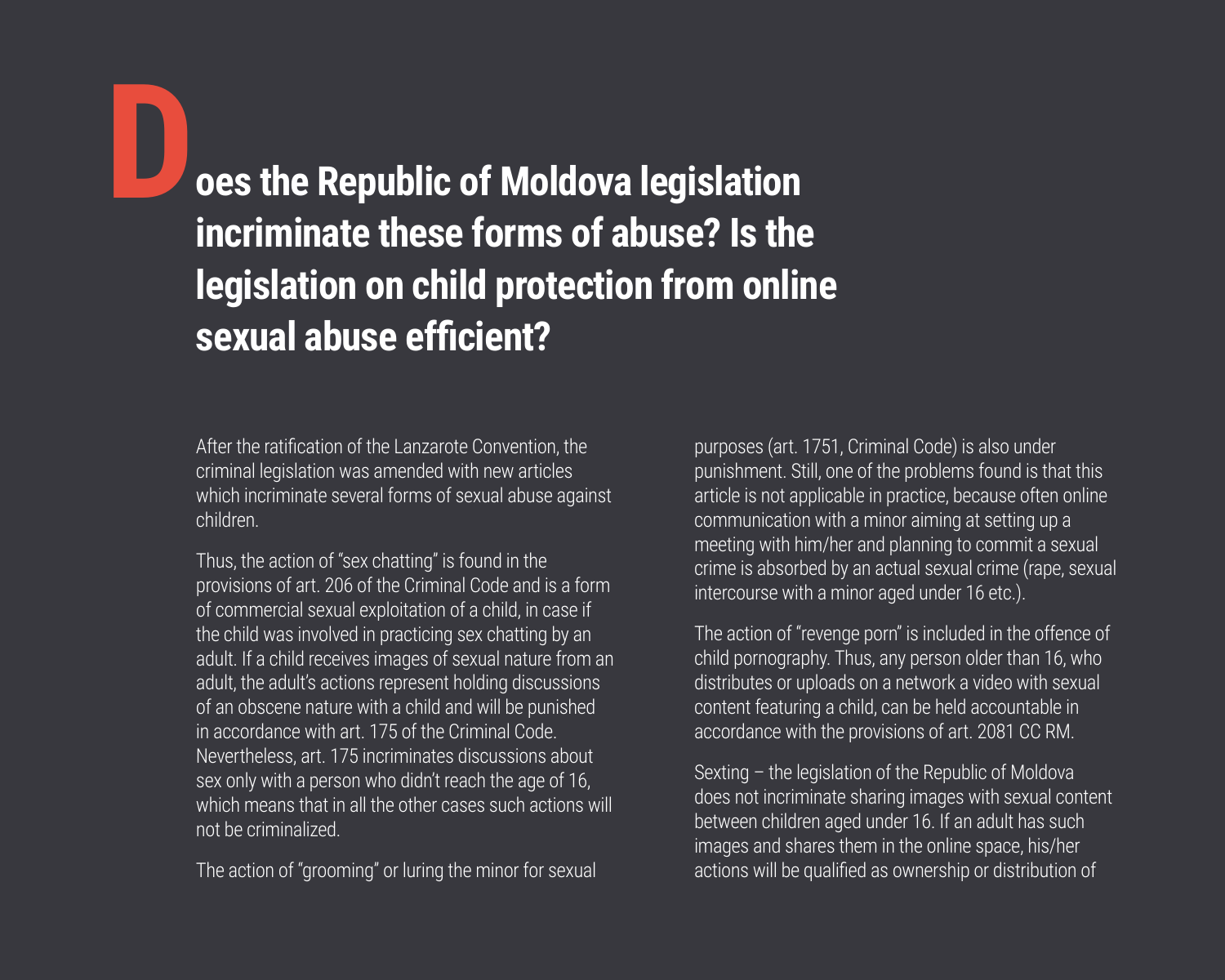child pornography, which falls under the offence provided by art. 2081 od the Criminal Code. Still, in cases when an image with pornographic content is distributed by a child aged 16, he/ she can get under criminal charge in accordance with art. 2081 CC RM.

In the legislation of the Republic of Moldova the action of soliciting sexual favors or money in exchange for not publishing information or images of sexual nature of a person – which is called "sextortion" or "sexual blackmail" – can be included in the crimes provided by art. 189 CC RM, if there is also a request of a material nature.

#### **Which are the recommendations for immediate implementation?**

- Develop a special law on special protection of children from any form of abuse, and which would clearly nominate the competent institutions and their obligations in the field of prevention, investigation and protection of children. The law has to separate the situations in which children share photographs with pornographic content with other children, from the situations when such pictures are shared by an adult.
- Explanatory decisions which would clearly define psychologic constraint. The latter (psychologic constraint) provides qualification of actions as rape offence or sexual intercourse with a person aged under 16.

**Does the state make any efforts to empower parents in providing support and education to their children on safe use of the Internet?** 

Although there is no data at the national level about the understanding of the parents' role in developing a safer Internet for children, the general attitudes show a very low level of knowledge about the risks that children can be exposed to online, and on the protection measures that can be applied.

Some parents have a negative attitude towards Internet, and prefer repressive measures. Others, although may know the harmful effects, cannot apply protection measures (for example, parental control instruments). The rest of them, due to lack of knowledge, have a risky online behavior themselves, and by this behavior they put their own children at risk (for example, by posting less discrete pictures of their children, posting personal data of children etc.).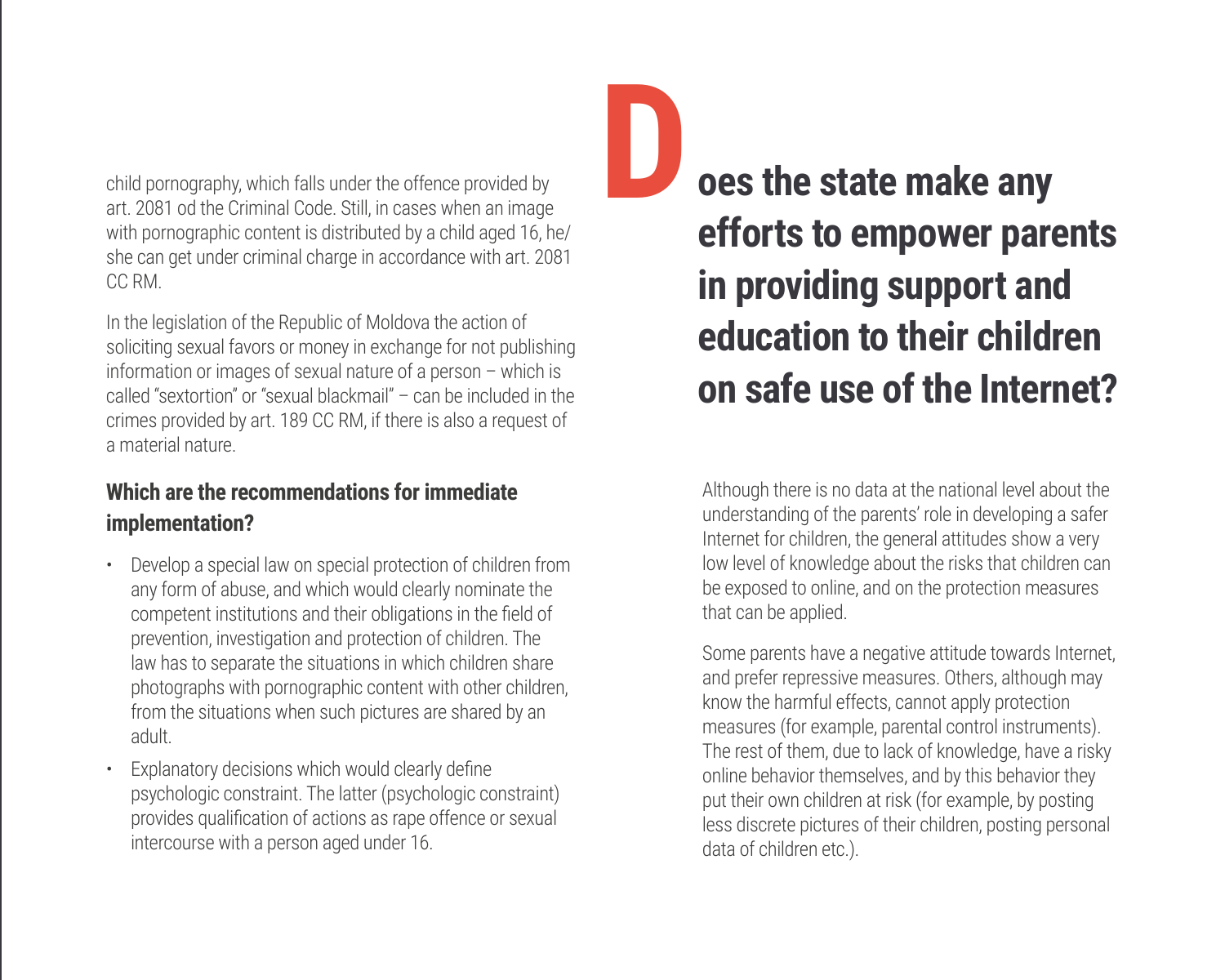Currently, the state does not make efforts to provide digital education to parents and inform them about the online risks, protection methods and instruments for preventing threats, as well as about ways to guide the child in safe browsing, recognize threats and ensure protection measures.

### **Which are the recommendations for immediate implementation?**

- Ensure access to information on safe Internet browsing for children in an accessible language for parents.
- Constantly develop information activities adapted to the needs of parents according to the age categories of their children.
- Constantly organize awareness raising and support campaigns for parents, in order to make them adopt a responsible and positive attitude about safe Internet browsing for their children.
- Provide some parental control options, which parents could use in order to ensure online protection of their children and encourage the private sector to contribute for this cause.

**Does the state make efforts to inform children on how to browse safely, identify risks and apply protection methods, or to know where to ask for help etc.?**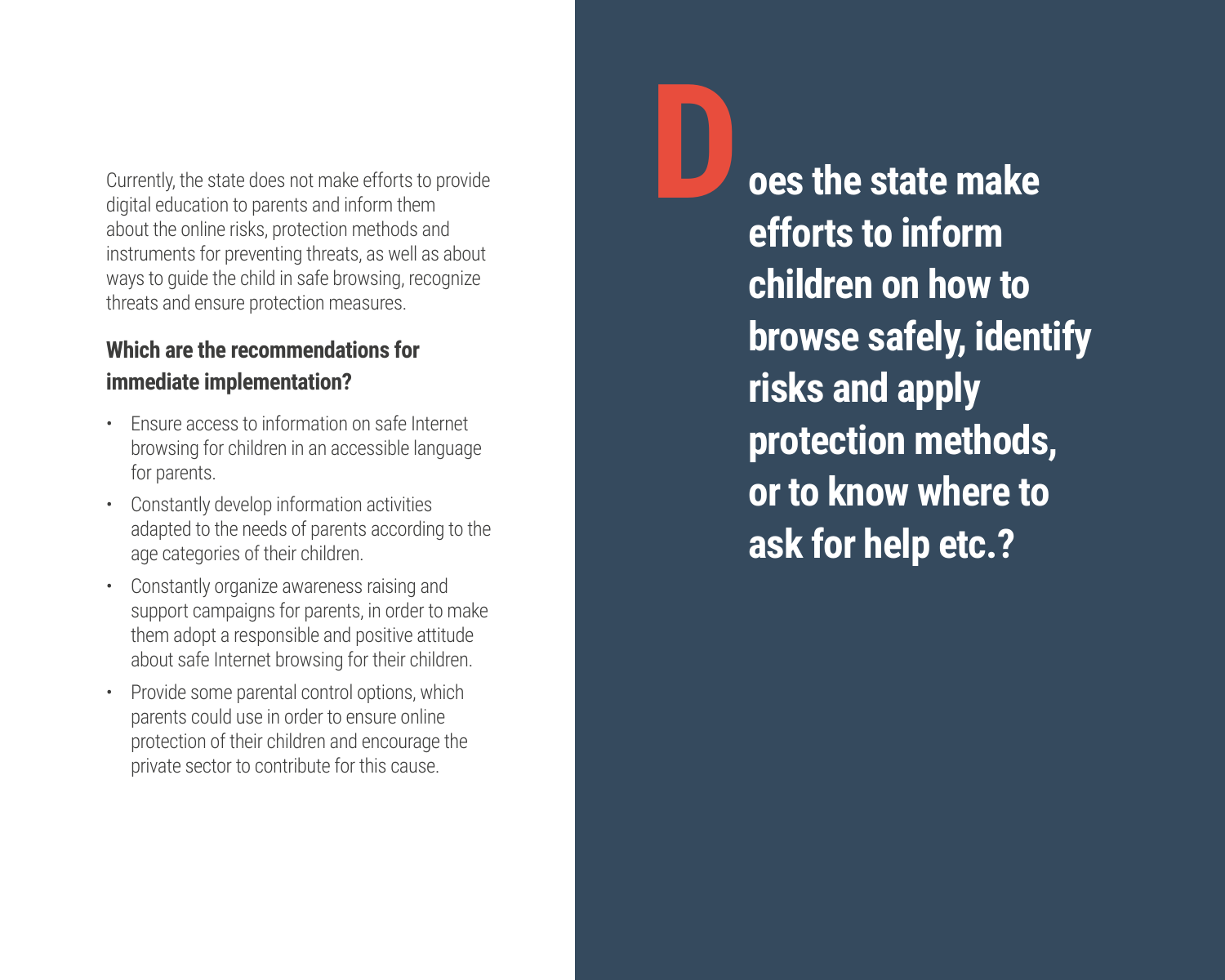The speed of the informational technology development requires constant education of children about risks, tendencies and safe behavior online. Children must receive information on ways to use the Internet in safe conditions and with respect for their private life in an accessible language for their age . The data of the "Child Safety Online" Study, 2014 edition, show that a great number of children have a risky behavior online, mostly because they don't know about the consequences that might result from such behavior .

Currently, there is an informational gap regarding online safety of children and risks of uninformed and unprotected use of informational technology. The school curriculum has a very narrow and segmented approach towards the topic of the safe use of ICT and includes only some specific age categories, and the subject of risks of sexual exploitation or sexual abuse online is totally absent. At the same time, didactic staff are not provided with the support materials for achieving this goal.

The subjects related to intelligent use of the Internet and safe browsing are missing from the agendas of the recreation centers for children, and the online informational resources created or managed by state institutions within specific programs or projects dedicated to children and youth, do not provide information on this topic.

#### **Which are the recommendations for immediate implementation?**

- Include the topic on risks of informational technology use in the curriculum, adapted for specific age categories.
- Stimulate production of creative and educational content for children, and promotion of positive experience for children in the online environment.
- Encourage communication and cooperation between private sector, civil society and public sector in order to ensure respect for child rights in the online environment.
- Support by all possible means the inclusion of the safe online browsing subject in the curricula of recreation and education centers for children and youth.
- Introduce the topic "A Safer Internet" on the list of topics for debates, essays, research in education institutions, thus encouraging self-education and development of a positive, responsible and safe behavior online.
- Ensure access of children and youth to information about assistance and protection in cases of risk, related to online violence, including cases of sexual abuse or sexual exploitation online.
- Implement the National Plan on promotion of safety online, which is a complex document that regulates both: promotion of a safer Internet for children, as well as public awareness and information about the risks in the online environment.